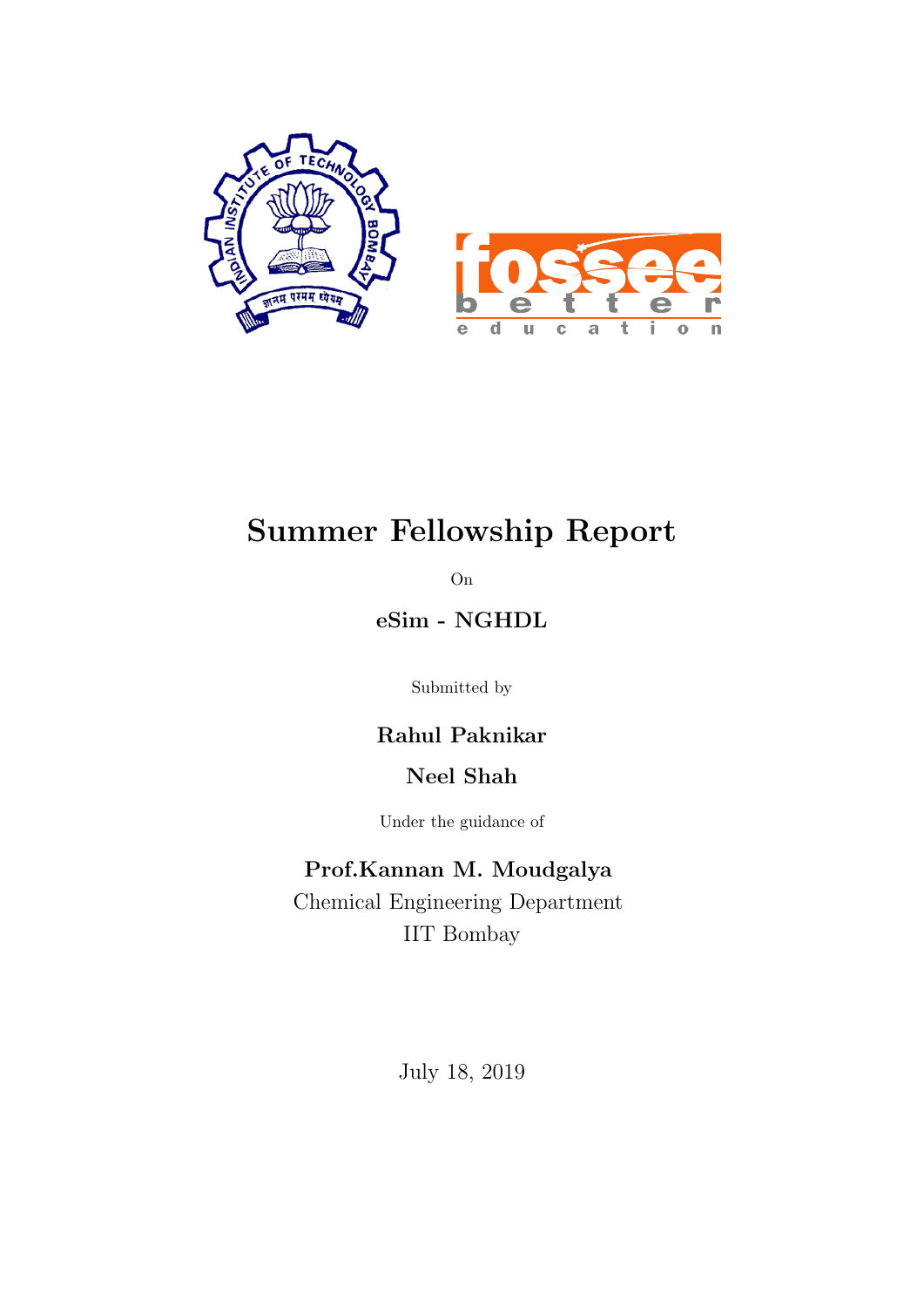# Acknowledgment

It is really a pleasure to acknowledge the help and support that has gone to in making this successful project. We express sincere gratitude to Prof. Kannan Moudgalya and FOSSEE Team at IIT-Bombay for providing us with this opportunity to work on this project and also having faith in our abilities. We would also like to express our gratitude towards Prof. Madhav Desai for showing us a clear path to simulate the process. We would like to thank our mentors Saurabh Bansode & Gloria Nandihal and fellow interns Mallikarjun Reddy & Bharghav Katakam for helping us out with all the problems that we faced while simulation and making our fellowship experience an enjoyable one. Lastly we would like to thank Usha Vishwanathan and Vineeta Gharvi mam for helping us to communicate and manage the meetings with the professors.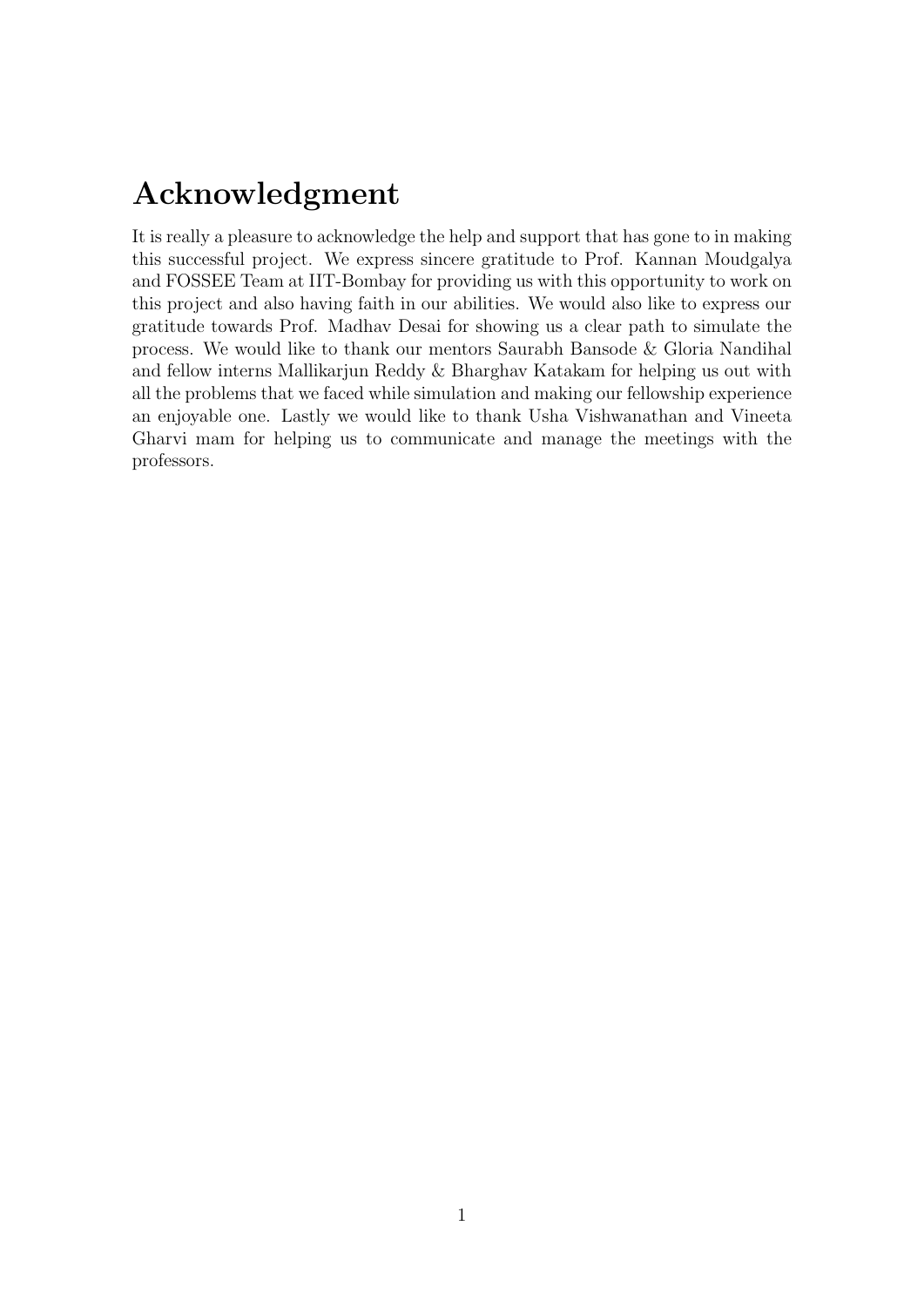# **Contents**

| $\mathbf{1}$   | Introduction                                        | $\overline{\mathbf{4}}$ |
|----------------|-----------------------------------------------------|-------------------------|
|                | 1.1<br><b>VHDL</b>                                  | $\overline{4}$          |
|                | 1.2                                                 | $\overline{4}$          |
|                | 1.3                                                 | $\overline{4}$          |
| $\overline{2}$ | <b>Installing NGHDL</b>                             | $\overline{5}$          |
|                | 2.1                                                 | $\overline{5}$          |
|                | 2.2                                                 | $\overline{5}$          |
|                | 2.3                                                 | 6                       |
| 3              | Nghdl workflow                                      | $\overline{7}$          |
|                | Generating Codemodel (ngspice) and DUT files<br>3.1 | $\overline{7}$          |
|                | 3.2                                                 | 9                       |
| $\overline{4}$ | Generating Kicad library files                      | 10                      |
| $\mathbf{5}$   | <b>Limitations with Earlier Version</b>             | 11                      |
| 6              | <b>Declaration of Ports</b>                         | 12                      |
|                | 6.1<br><i>ssue</i>                                  | 12                      |
|                | 6.2                                                 | 12                      |
| $\overline{7}$ | <b>Multiple Outputs</b>                             | 14                      |
|                | 7.1                                                 | 14                      |
|                | 7.2                                                 | 14                      |
| 8              | <b>Termination of VHDL Testbench</b>                | 16                      |
|                | 8.1<br>Issue                                        | 16                      |
|                | 8.2                                                 | 16                      |
| 9              | VHDL - Structural Style                             | 18                      |
|                | 9.1                                                 | 18                      |
|                | 9.2                                                 | 18                      |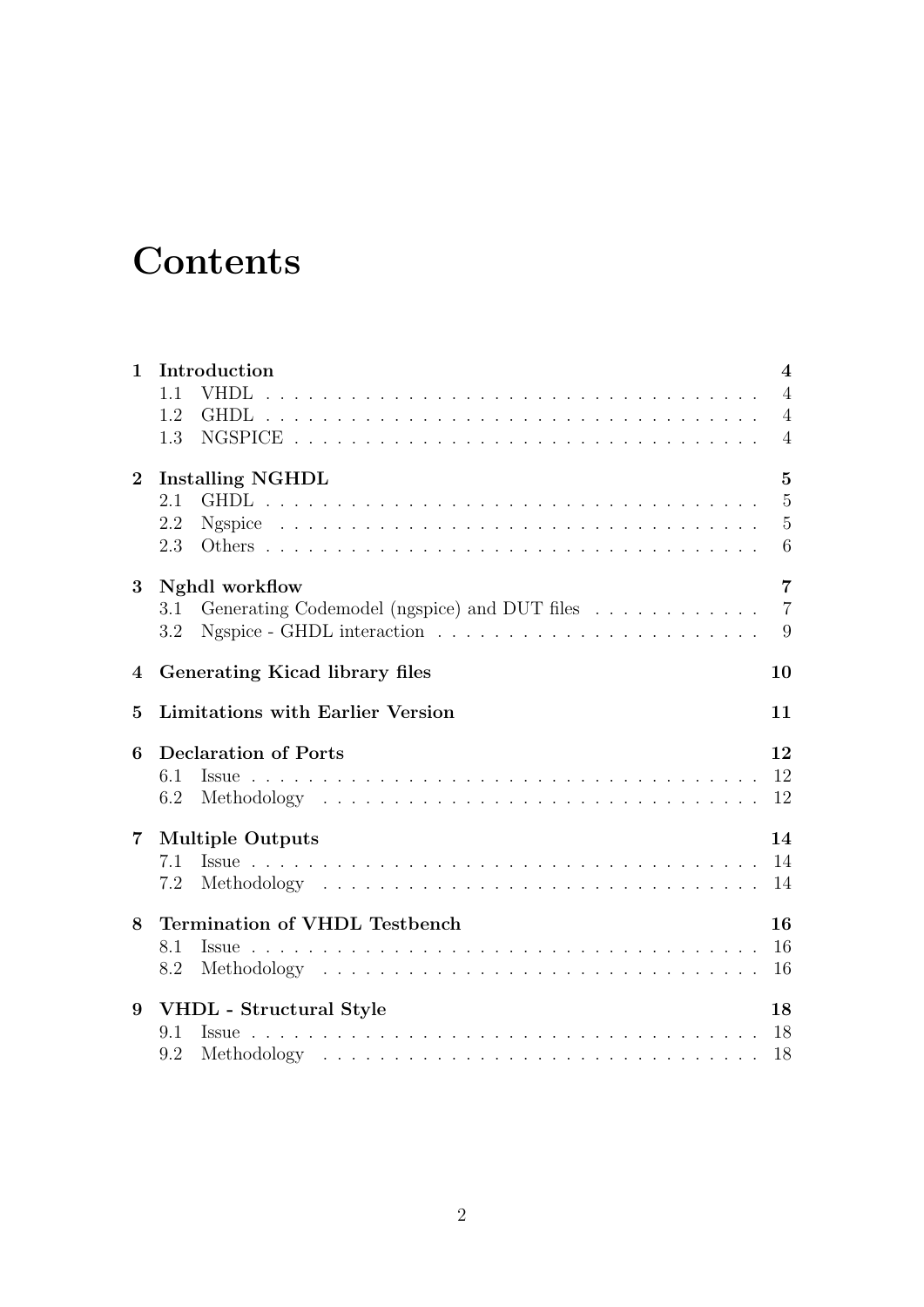# List of Figures

| 6.2 Port Declaration - Testbench Generation 13             |  |
|------------------------------------------------------------|--|
| 7.1 GHDL Server - Data Preparation (Data Send function) 14 |  |
| 7.2 GHDL Server - Sending Data (Data Send function) 15     |  |
|                                                            |  |
|                                                            |  |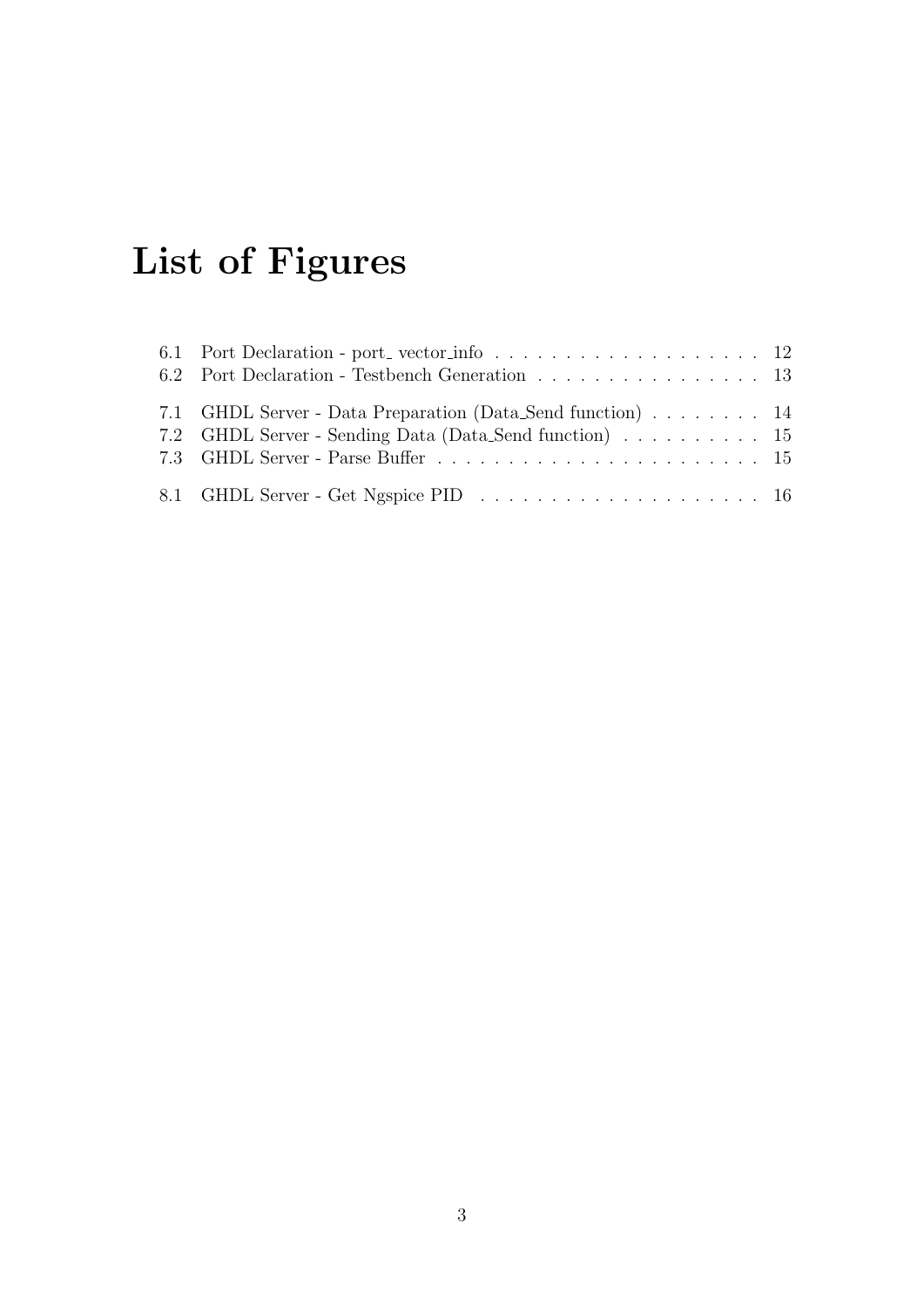# <span id="page-4-0"></span>Chapter 1 Introduction

## <span id="page-4-1"></span>1.1 VHDL

VHDL is an acronym for Very High Speed Integrated Circuit (VHSIC) Hardware Description Language (HDL), which is a programming language used to describe a logic circuit by function, data flow behavior, or structure.

## <span id="page-4-2"></span>1.2 GHDL

GHDL is a shorthand for G Hardware Design Language (currently, G has no meaning). It is a VHDL compiler that can execute (nearly) any VHDL program. GHDL is not a synthesis tool: you cannot create a netlist with GHDL (yet).Unlike some other simulators, GHDL is a compiler: it directly translates a VHDL file to machine code, without using an intermediary language such as C or C++.

### <span id="page-4-3"></span>1.3 NGSPICE

Ngspice is a mixed-level/mixed-signal circuit simulator based on three open source software packages: Spice3f5, Cider1b1 and Xspice:

• Xspice is an extension to Spice3 that provides code modeling support and simulation of digital components through an embedded event driven algorithm.

Since GHDL can't generate netlist files for ngspice simulations, the aim here is to generate code models using xspice and simulate digital as well as mixed-mode simulation through embedded event driven algorithm, in this case socket programming between GHDL and ngspice.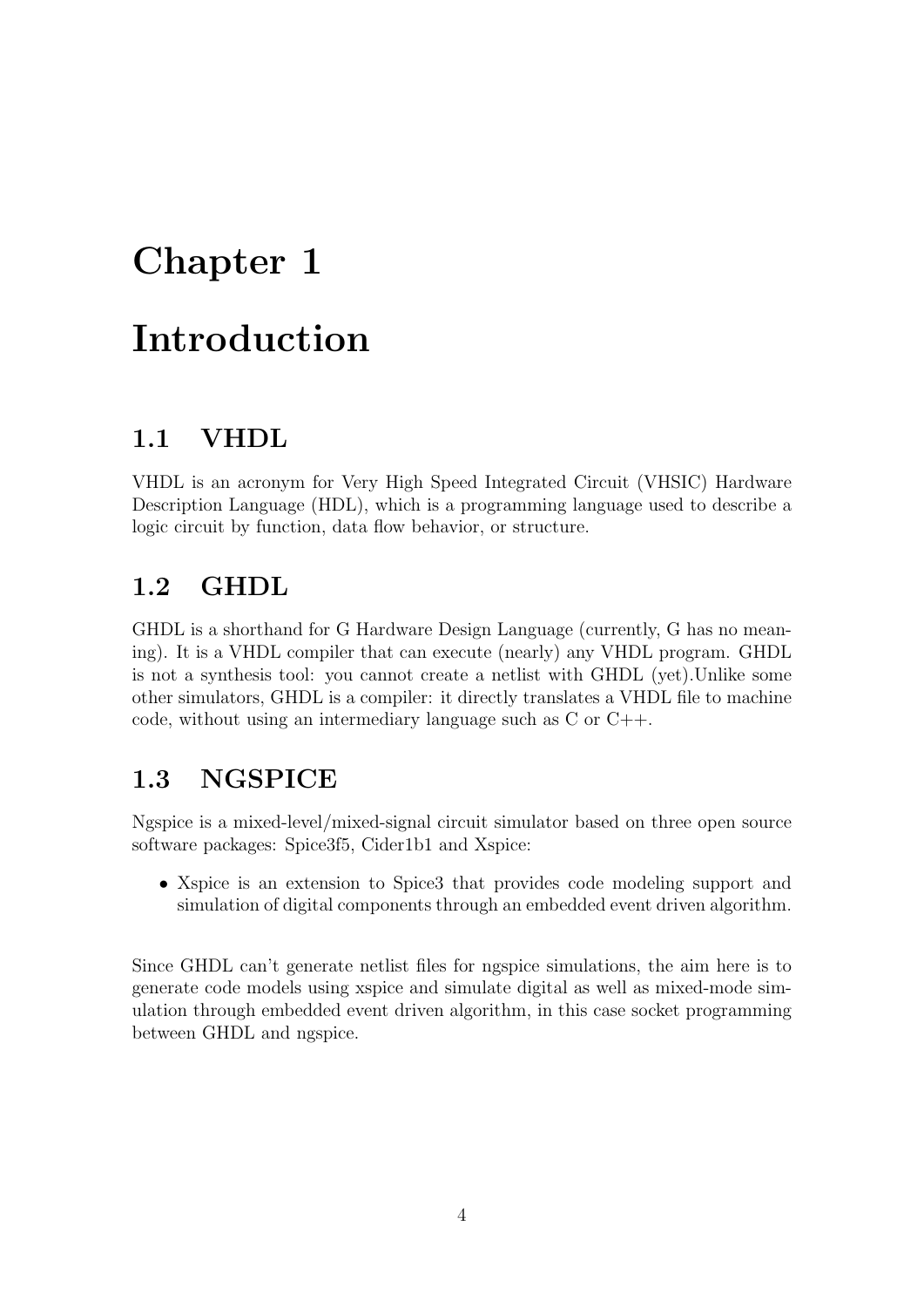# <span id="page-5-0"></span>Chapter 2

# Installing NGHDL

#### <span id="page-5-1"></span>2.1 GHDL

As of July 2019, GHDL doesn't have a package in the Ubuntu sources, or a PPA to download GHDL from, so we need to build GHDL from [source.](https://github.com/ghdl/ghdl)

We need to use either 'LLVM' backend or 'GCC' backend, since we need to [interface](https://ghdl.readthedocs.io/en/latest/using/Foreign.html) [GHDL with C](https://ghdl.readthedocs.io/en/latest/using/Foreign.html) here, which needs -Wl flag, which requires either LLVM or GCC backend.

For building with LLVM backend has a few dependencies as follows-

- 1. make
- 2. gnat
- 3. llvm
- 4. clang
- 5. zlib1g-dev

After installing there, steps for GHDL with LLVM backend is as follows, (after downloading from source)-

```
./configure --with-llvm-config
make
make install
```
## <span id="page-5-2"></span>2.2 Ngspice

Unlike GHDL, ngspice has a package in the Ubuntu sources, so it can be downloaded directly, but here we need to build from source again as we need to do two things -

- 1. Add GHDL code models, so that GHDL code can be executed at runtime
- 2. Add a patch to handle orphan testbench processes. Orphan testbench processes are those simulation which have run until completion and plotted, but the testbench files are still executing in an infinite loop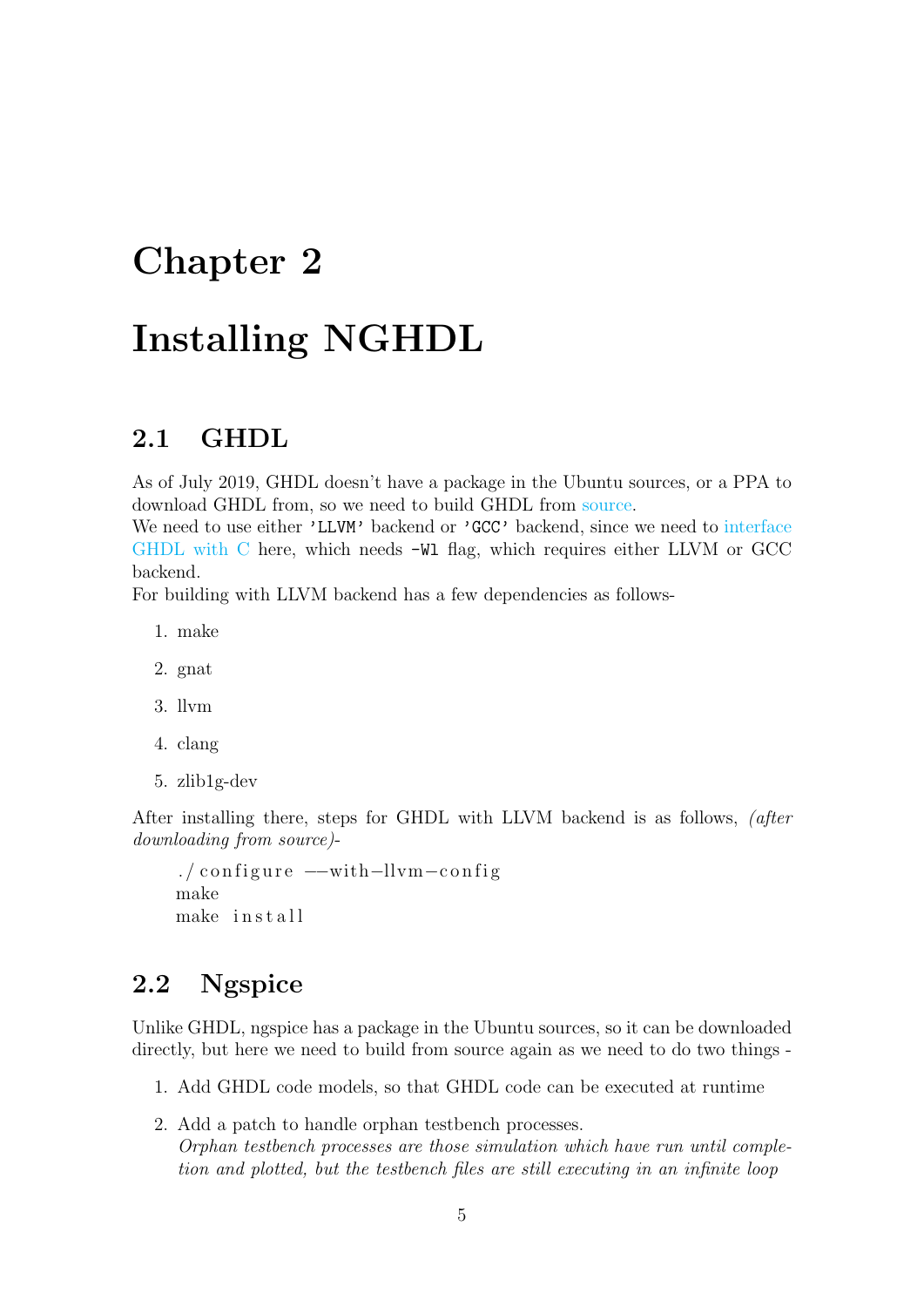For adding GHDL codemodels, so that they get executed at runtime, we need to-

- 1. Add GHDL to GNUmakefile in the codemodels list
- 2. Add GHDL code models to spinit file, to include them at runtime.(Also create the appropriate directories for GHDL)

For handling orphan testbench process, a log of testbench process id is kept in /tmp folder, under NGHDL... filename, it contains process id for the currently running testbenches, they are read and killed.

The patch can be found [here](https://github.com/FOSSEE/nghdl/blob/master/src/outitf.c)

Before building Nspice the above 2 patches have to be applied, then it needs to be installed at the appropriate location

### <span id="page-6-0"></span>2.3 Others

Other dependency are installed when you install eSim. They include python and pyqt4. Also make sure to create [symlink](https://www.shellhacks.com/symlink-create-symbolic-link-linux/) if they aren't created for Ngspice, GHDL or Nghdl.

Final modified installation script can be found [here.](https://github.com/nilshah98/nghdl/blob/2019Fellows/install-nghdl.sh)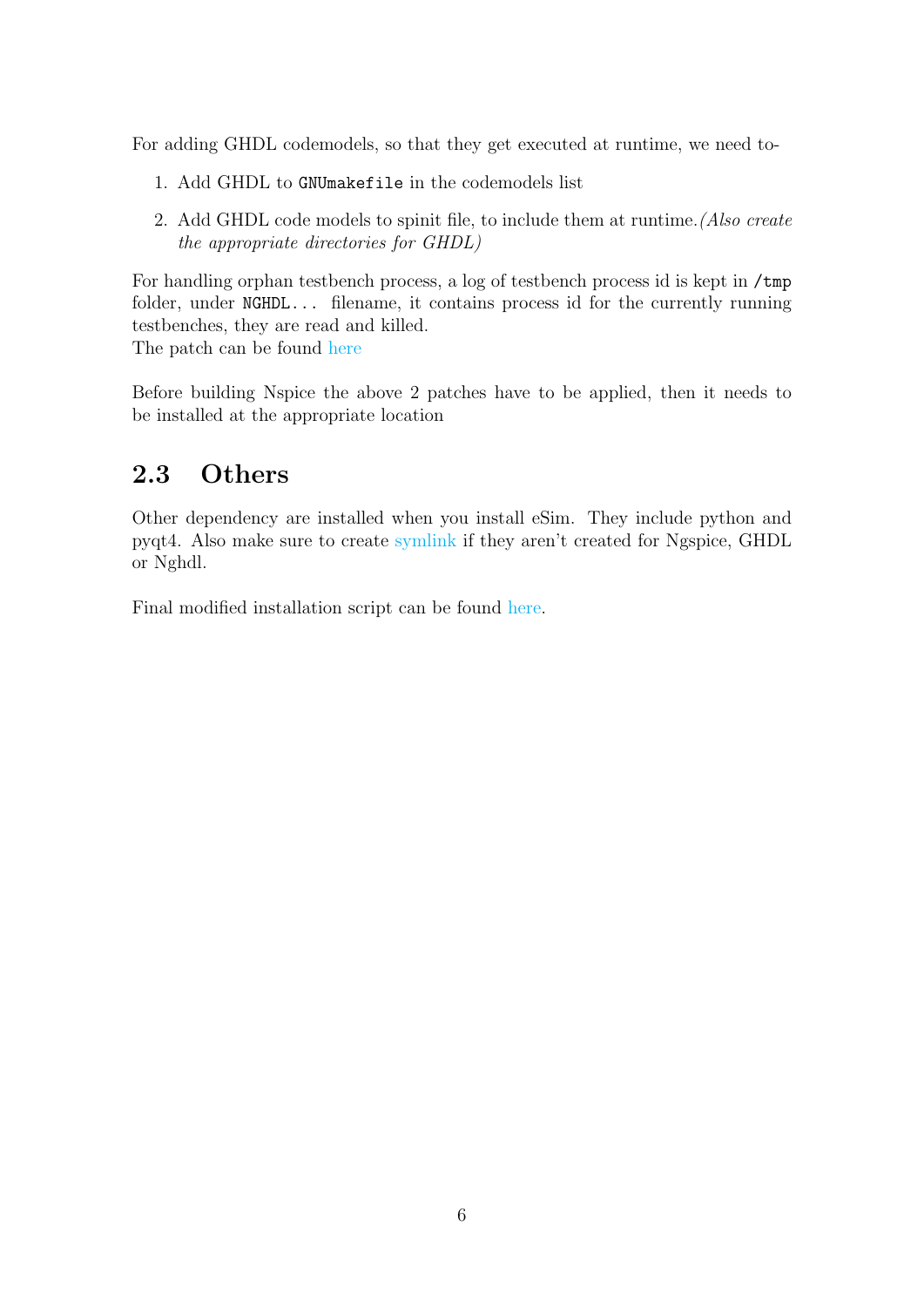# <span id="page-7-0"></span>Chapter 3 Nghdl workflow

There are primarily two steps to simulating your vhdl code using nghdl

- 1. Executing nghdl generates codemodel and DUT files for ngspice
- 2. Executing ngspice to exchange messages between GHDL and ngspice This is where the socket programming part comes into picture

# <span id="page-7-1"></span>3.1 Generating Codemodel (ngspice) and DUT files

When ngspice executes your netlist files, it parses the models used and searches for the same in its libraries. If we want to use our own library, we can add those using codemodels which are supported by xspice.

In this case, the codemodel files are generated by nghdl. Nghdl has a few steps as follows-

#### 1. Create model directory

Directory is created with name of the model to be generated at- /ngspice-nghdl/src/xspice/icm/ghdl. This directory shall contain all the files generated for the particular model

#### 2. Adding model in modpath

The name of the model that is created is added at modpath.lst, can be found at  $\gamma$ ngspice-nghdl/src/xspice/icm/ghdl this contains the list of all the ghdl models. When make is getting executed for ngspice, the modpath.lst is read and then respective models are generated to codemodel files.

#### 3. Generating model files

The vhdl file is parsed for it's input and output ports and accordingly models are generated, this is done by /nghdl/src/model generation.py. The files that are generated are -

• connection info.txt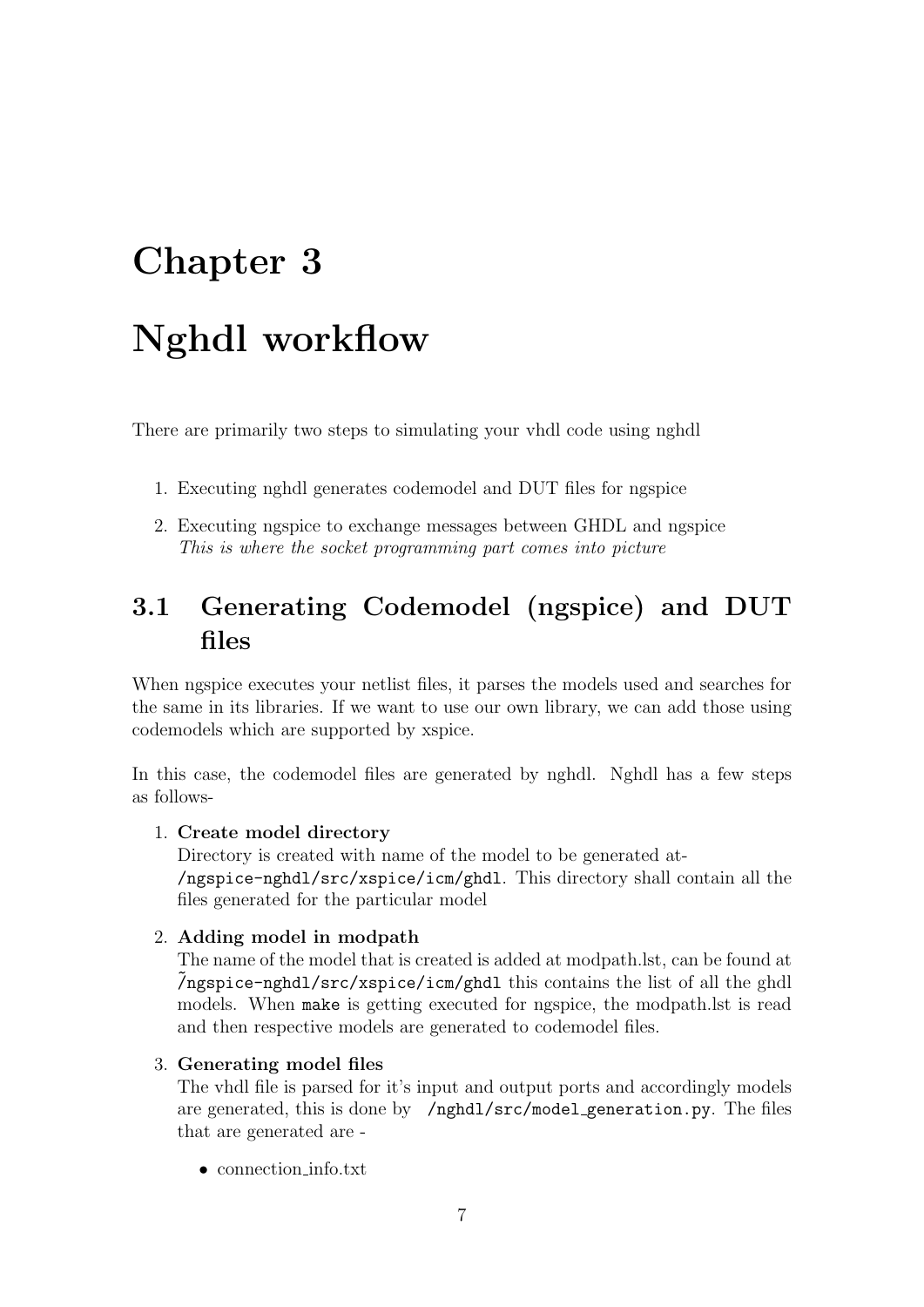- cfunc.mod
- ifspec.ifs
- modelName th.vhdl
- start server.sh
- sock\_pkg\_create.sh

#### 4. Generate codemodel files

Finally make and make install are called for ngspice, which goes through all the the codemodels  $(qhdl)$  as well, and then goes through their modpath. Lst as well, and accordingly executes all the models mentioned, generates cfunc.c and links them under ghdl.cm in our case

Also, here the cfunc.mod file is converted to cfunc.c file format by actually passing the data provided by ngspice, which is stored in mif private, the strcutre for this data can be found at-

/ngspice-nghdl/src/include/ngspice/mifcmdat.h file.

mif private consists of all the data ngspice sends, the live data as well as the limits, such as stop time for simulation, current time, current input loads, among others.

This is the first part of nghdl, which generates the codemodel files as well as the DUT files that contain testbench file for the model mentioned.

In case nghdl gets stuck while generating the codemodel files, make sure that you delete all the files corresponding to the model from /ngspice-nghdl, since when next time make and make install are executed they will go through the modpath.lst and all the models are generated, even the ones that didn't work. So, remove the models that didn't work incase nghdl stops working, the models are places primarily at-

- 1. /ngspice-ghdl/src/xspice/icm/ghdl
- 2. /ngspice-ghdl/src/xspice/icm/ghdl/modpath.lst
- 3. /ngspice-ghdl/release/src/xspice/icm/ghdl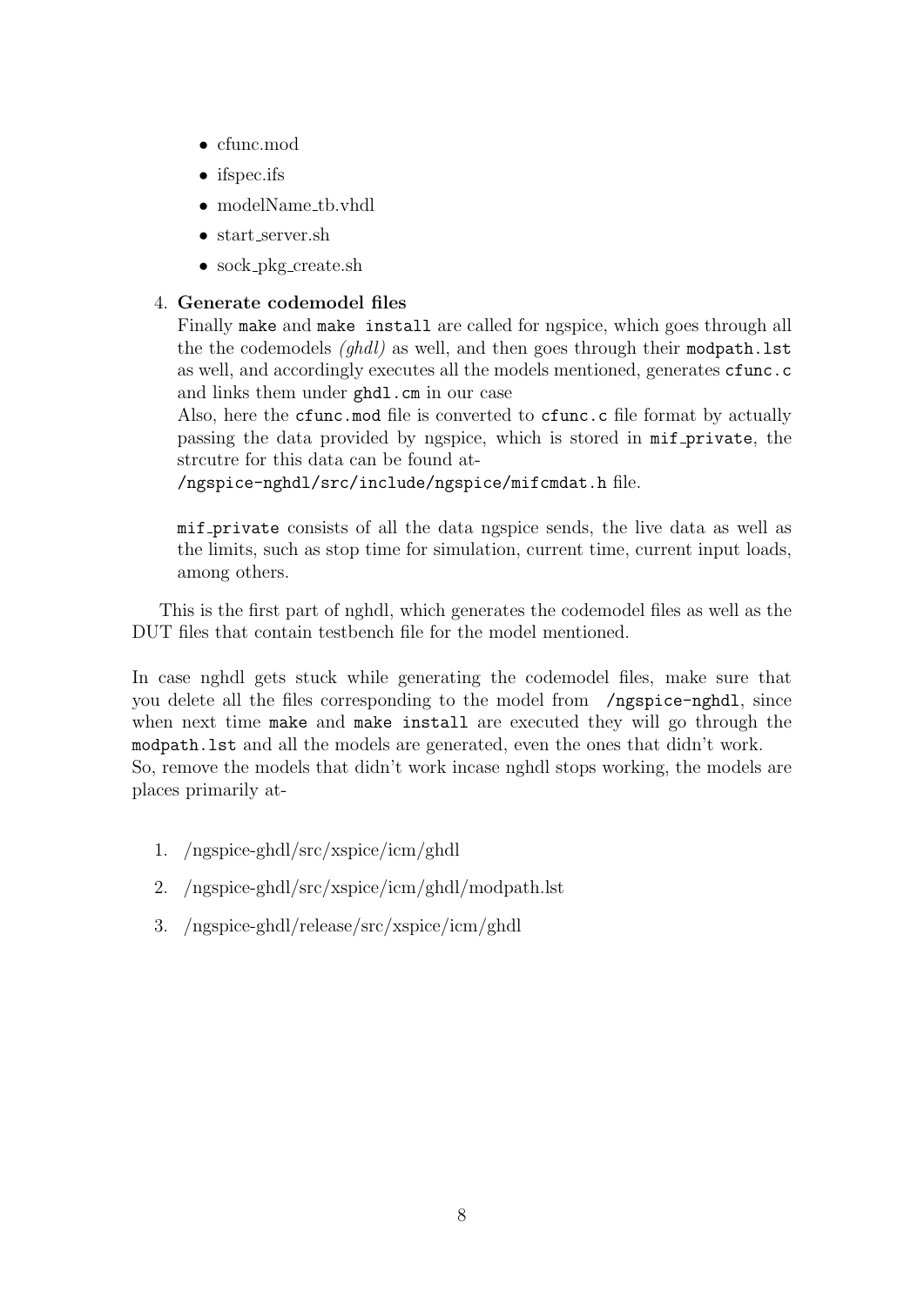# <span id="page-9-0"></span>3.2 Ngspice - GHDL interaction

When the ngspice simulation is called for digital or mixed model circuits, the following steps taking place-

- 1. cfunc.c file located at the release folder-  $(nqspice-nghdl/release/src/xspie/icm/ghdl/modelName)$  is called, this is the client side
- 2. Parameters are passed from ngspice to this file, using mif private structure, and accordingly parameters such as socketid, time-limit, load, among others are set
- 3. Once the parameters are set, the start server.sh file is called from /ngspice-nghdl/src/xspice/icm/ghdl/modelName/DUTghdl, and the portid parameter is passed
- 4. The above step, analyzes the .vhdl files and finally, elaborates and interfaces ghdlserver.o and modelName tb file, and lastly executes the modelName tb
- 5. modelName tb file contains the calls to the ghdlserver file, namely-
	- Vhpi\_Initialize Initialises server, setup the socket, bind it, and start listening to it
	- Vhpi\_Send
	- Vhpi\_Listen
	- Vhpi Get Port Value
	- Vhpi\_Set\_Port\_Value

Vhpi commands are used for interaction of vhdl code with C code

- 6. This testbench file, initialize, listens and sends data to and from ghdlserver.c file using the Vhpi commands
- 7. On the client side (cfunc.c) meanwhile, time is checked for each event, and then accordingly data is loaded from mif private and sent to server, and when time is over, END signal is sent by the client, which closes the connection.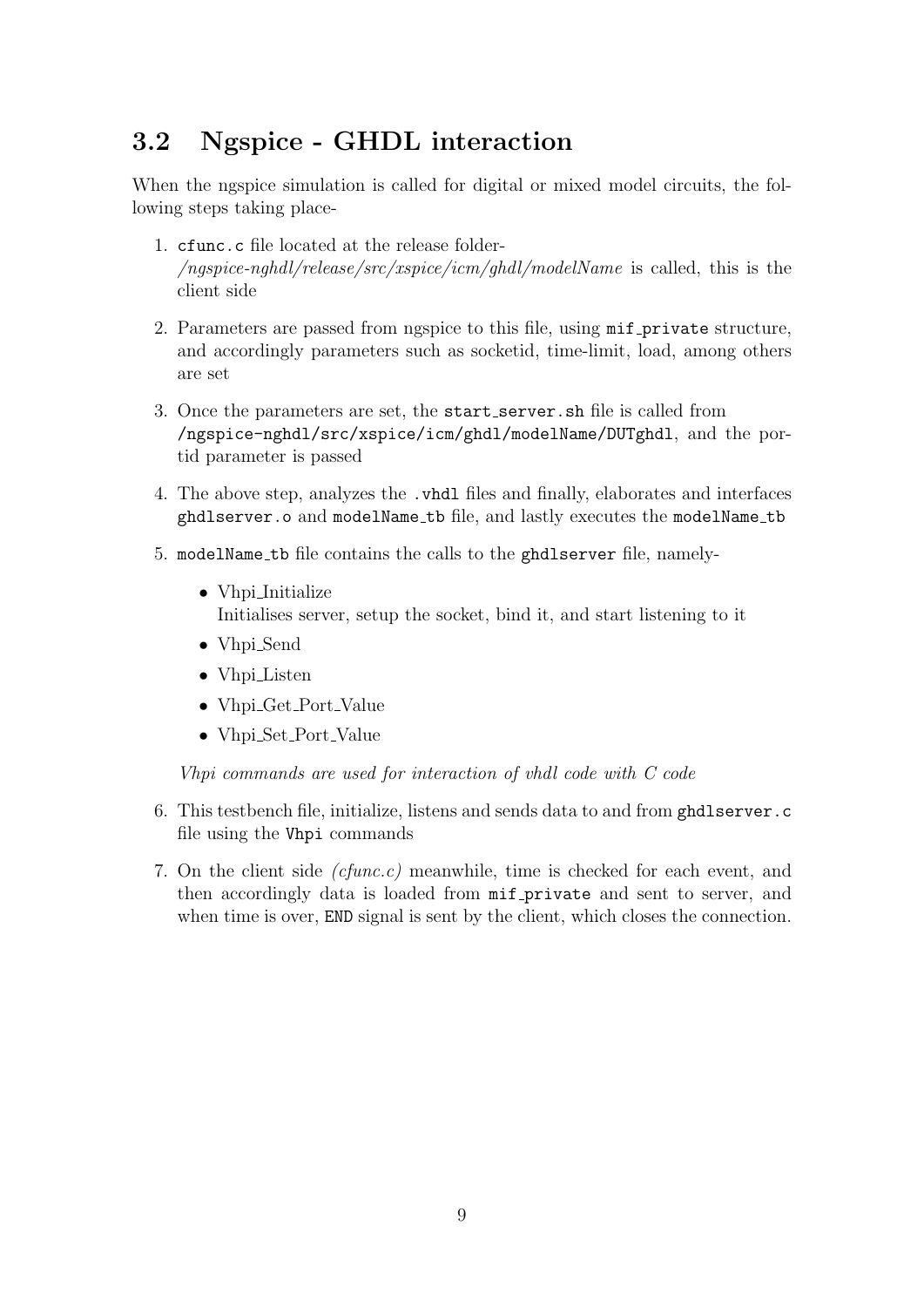# <span id="page-10-0"></span>Chapter 4 Generating Kicad library files

Kicad components are just boxes with no inner logic and can be generating with just the port info and no other logic required, and will be same for same number of ports.

- createKicadLibrary.py file creates kicad library components by using the template defined in Appconfig.py under kicad\_lib\_template
- The generated kicad components are stored at eSim Kicad.lib in the home directory.
- Also, -e flag is required to activate creating kicad libraries, if you are running nghdl from the terminal. iesudo nghdl -e, this will produce the library component as well, just sudo nghdl won't generate library component.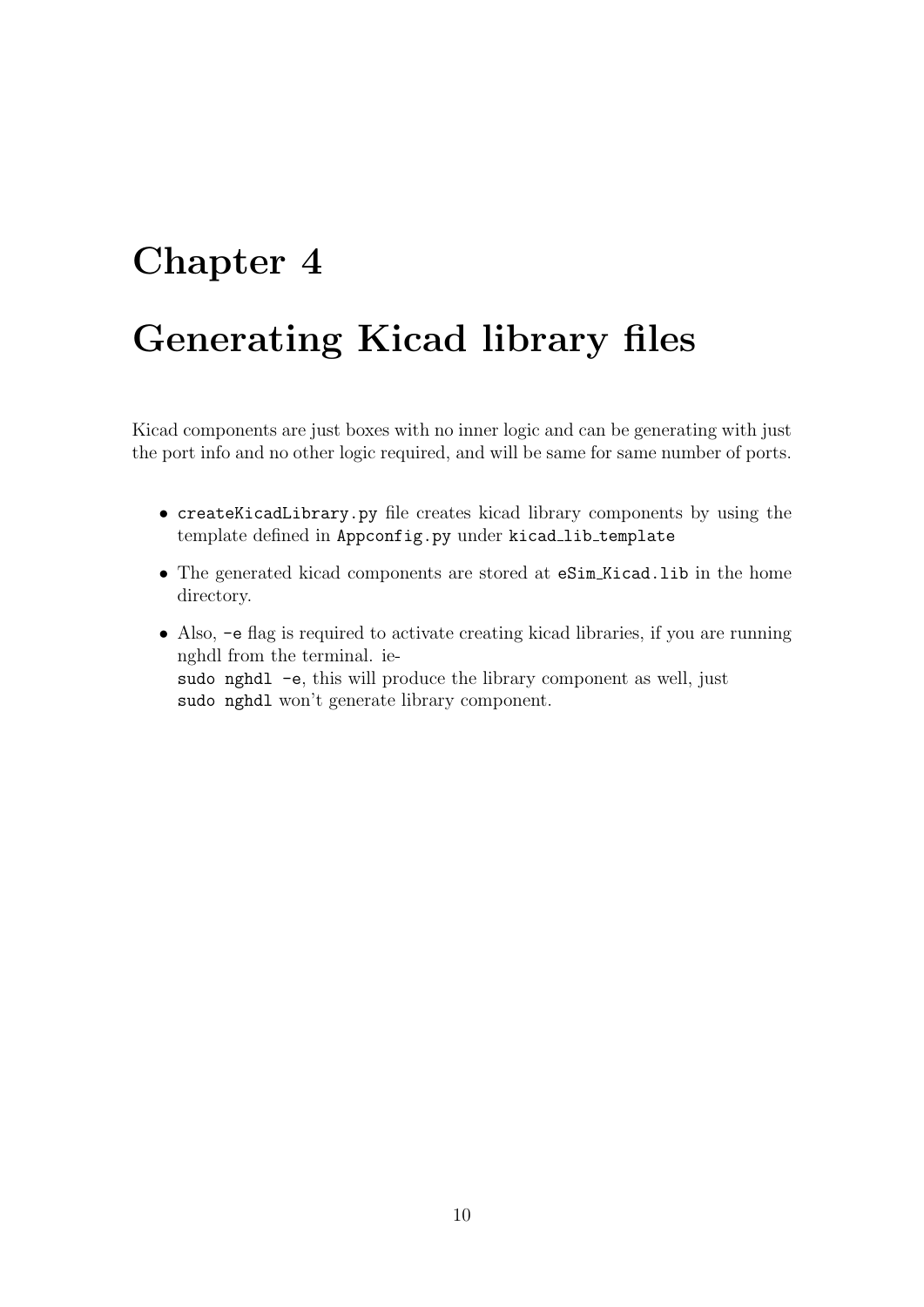# <span id="page-11-0"></span>Chapter 5

# Limitations with Earlier Version

- If there are more than one input/output in the declaration, then we need to declare using std logic, but can't declare signal. Example: "in std\_logic;" but cannot declare "in std\_logic(3 downto 0);".
- NGHDL works with only one output and cannot implement any device with two and more outputs (Socket Programming).
- The declaration of all the ports in VHDL should be std logic vector only.
- The declaration of every input and output port should be done in a new VHDL statement separately.
- The VHDL Testbench never terminates for all the instances of Ngspice except the first one (Infinite Loop Issue).
- The GHDL compilation fails for Arithmetic operations to a vector in VHDL.
- The names of input and output ports in VHDL code should not be same for different VHDL examples.
- It is not possible to use Structural Style of VHDL.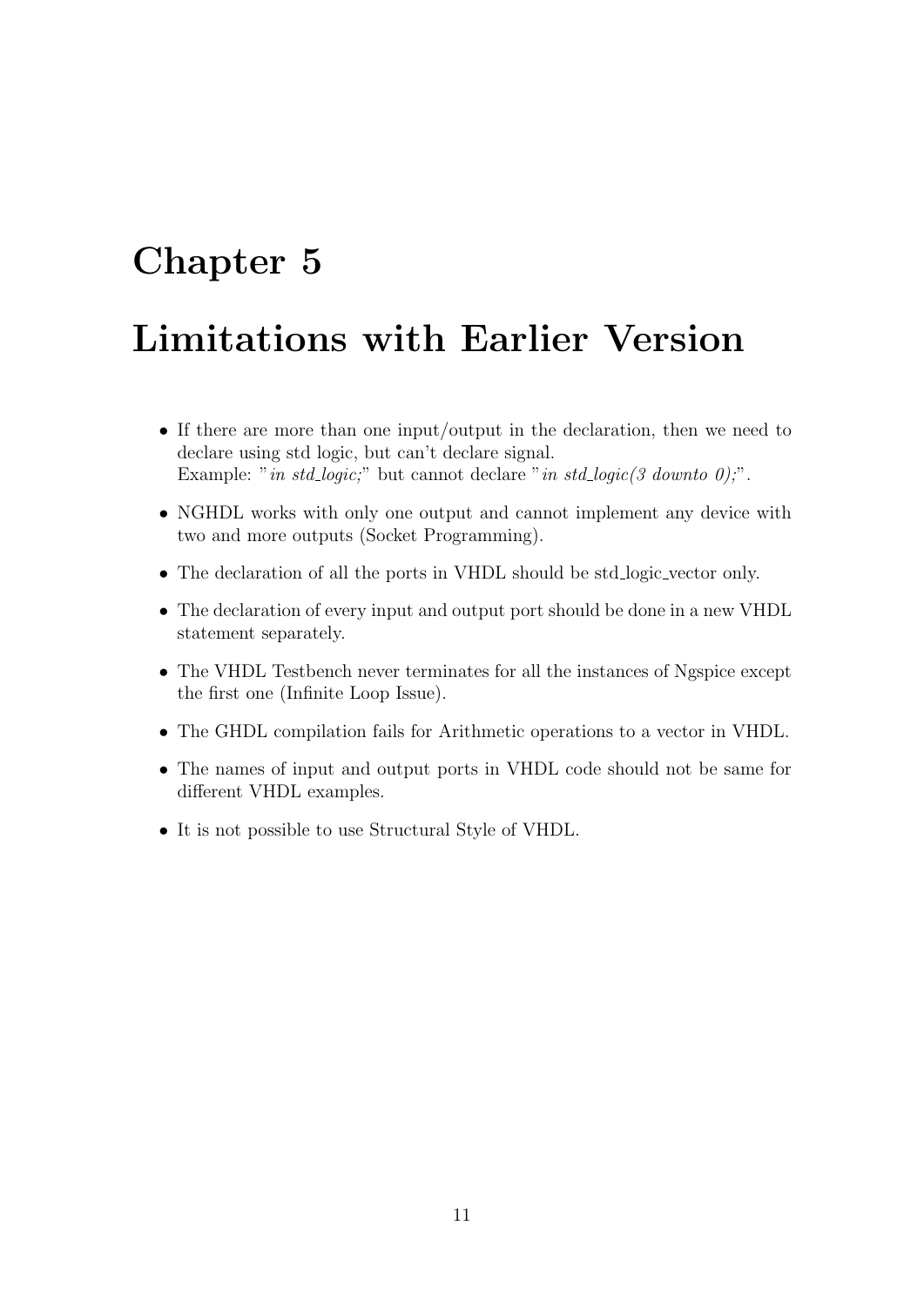# <span id="page-12-0"></span>Chapter 6 Declaration of Ports

### <span id="page-12-1"></span>6.1 Issue

The declaration of ports in VHDL were restricted to only *'std<sub>-</sub>logic\_vector'*. It is possible to use 'std logic' for port declarations in GHDL without any elaboration error. However, when 'std<sub>-logic</sub>' ports are simulated through Ngspice, the simulation fails giving errors.

## <span id="page-12-2"></span>6.2 Methodology

This issue is traced down to the Testbench file that is auto-generated for the corresponding VHDL code. The file 'model generation.py' in the 'src' folder of NGHDL is responsible for generating this Testbench. This file, however, has been coded to work with only 'std\_logic\_vector'.

<span id="page-12-3"></span>

Figure 6.1: Port Declaration - port\_vector\_info

Thus, we need to modify the code to adjust the 'std-logic' ports. While scanning for ports in the VHDL file, a list of flags called '*port\_vector\_info*' is maintained as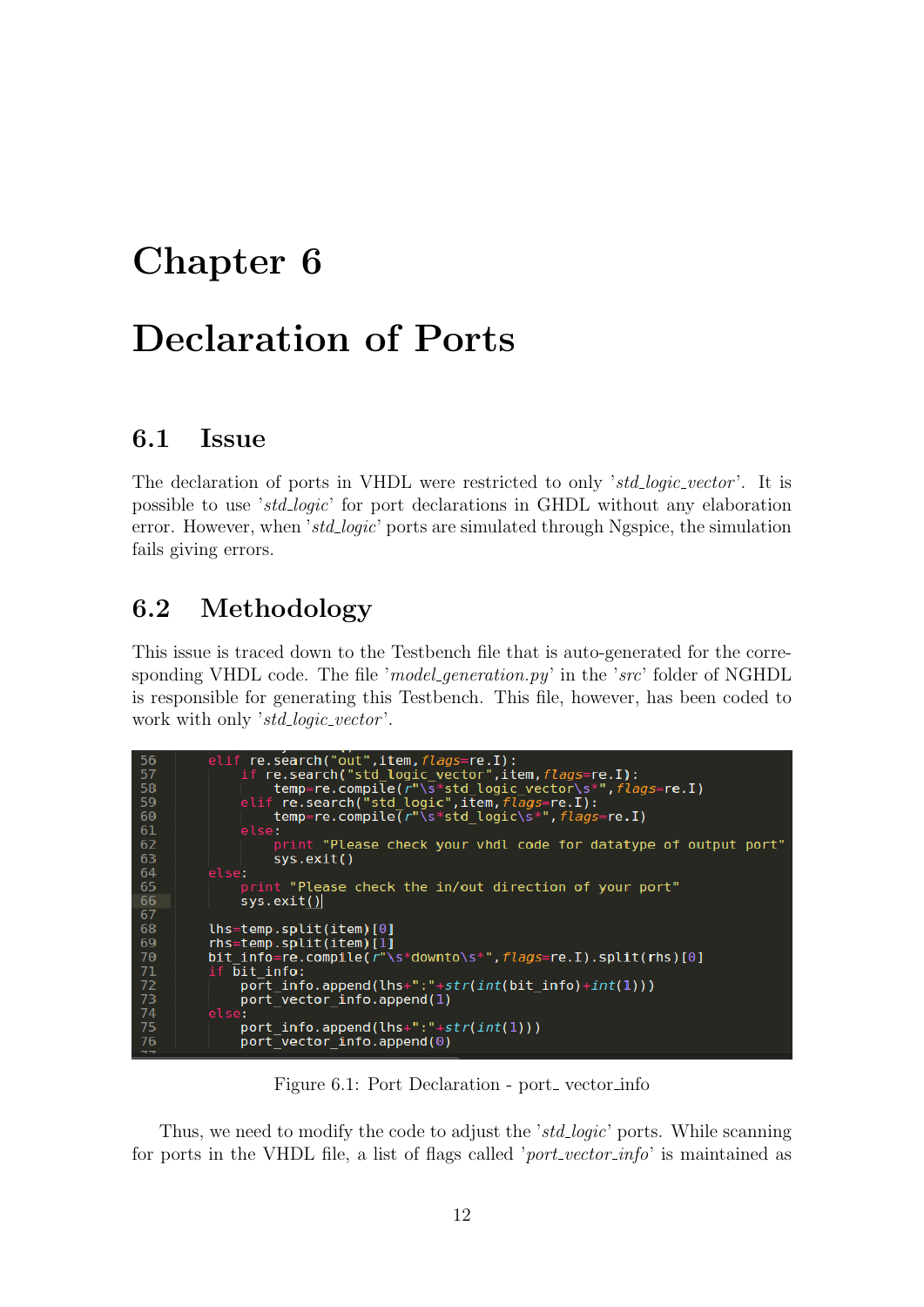```
647
     port vector count = 0648
649 for item in input_port:
650
          if port vector info[port vector count]:
             components.append(item.split(':')[0]+": in std_logic_vector("+str(int(item.split(':')[1])-int(1))
651
652
653
              components.append(item.split(':')[0]+": in std logic;\n\t\t\t\t")
654
          port vector count += 1655
656 for item in output port[:-1]:
657
          if port vector info[port vector count]:
658
             components.append(item.split(':')[0]+": out std_logic_vector("+str(int(item.split(':')[1])-int(1)
659
660
              components.append(item.split(':')[0]+": out std_logic;\n\t\t\t\t")
661
          port_vector_count += 1
662
     if port_vector_info[port_vector_count]:
664
         components.append(output_port[-1].split(':')[0]+": out std_logic_vector("+str(int(output_port[-1].spli
665
          components.append(output_port[-1].split(':')[0]+": out std_logic\n\t\t\t\t")
666
667
668 components.append(");\n")<br>669 components.append("\tend component;\n\n")
670
671 #Adding signals
672 signals=[]
673 signals.append("\tsignal clk s : std logic := '0';\n")
674
675 port vector count = 0676
677
     for item in input port:
678
          if port vector info[port vector count]:
              signals.append("\tsignal "+item.split(':')[0]+": std_logic_vector("+str(int(item.split(':')[1])-in
679
680
         else:
              signals.append("\tsignal "+item.split(':')[0]+": std_logic;\n")
682
          port vector count += 1
```
Figure 6.2: Port Declaration - Testbench Generation

shown in Figure 5.1; wherein a value of 1 indicates that the port is 'std-logic-vector' and a value of  $\bf{0}$  indicates 'std\_logic'. An integer variable 'port\_vector\_count' is used to keep track of the input and output ports while generating the Testbench file as shown in Figure 5.2. As a result, the input and output ports can now be declared as:

- Only Non-Vectors  $('std\_logic')$
- Only Vectors  $('std\_logic\_vector')$
- A combination of Vectors and Non Vectors ('std logic vector' and 'std logic')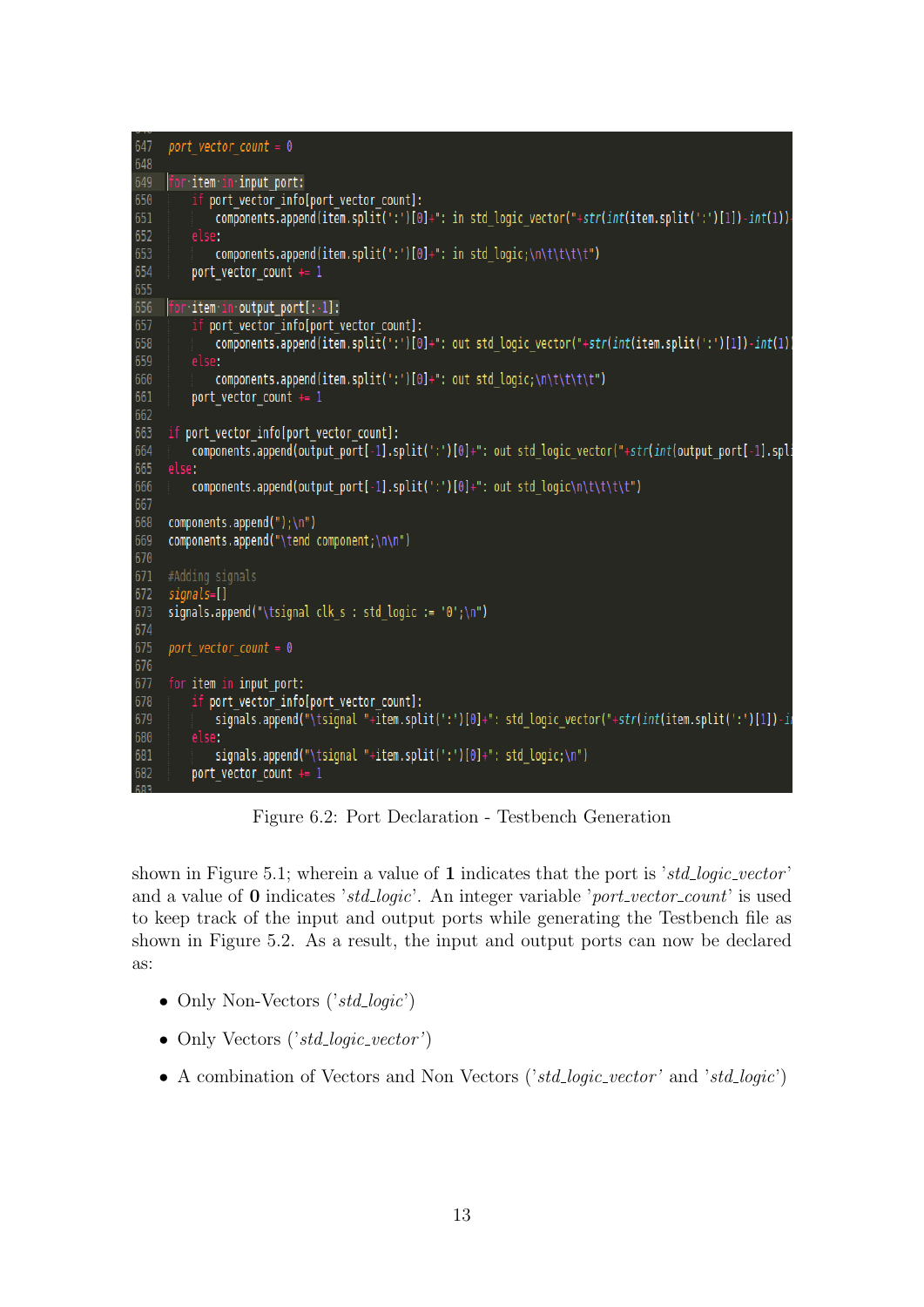# <span id="page-14-0"></span>Chapter 7 Multiple Outputs

## <span id="page-14-1"></span>7.1 Issue

NGHDL works with only one output and cannot implement any device with two and more outputs (Socket Programming).

# <span id="page-14-2"></span>7.2 Methodology

After running several simulations, it was observed that the client (Ngspice) always waited for the first output from the server (GHDL-Vhpi). However, after receiving this first output, the communication between client and server became asynchronous in nature. Thus, the client would receive any further outputs after Ngspice execution or the server would get terminated even before sending any further outputs.

<span id="page-14-3"></span>

Figure 7.1: GHDL Server - Data Preparation (Data Send function)

Hence, instead of sending data one by one from server to client, all the computed output ports are packed in a buffer 'out' as shown in Figure 6.1. All of these port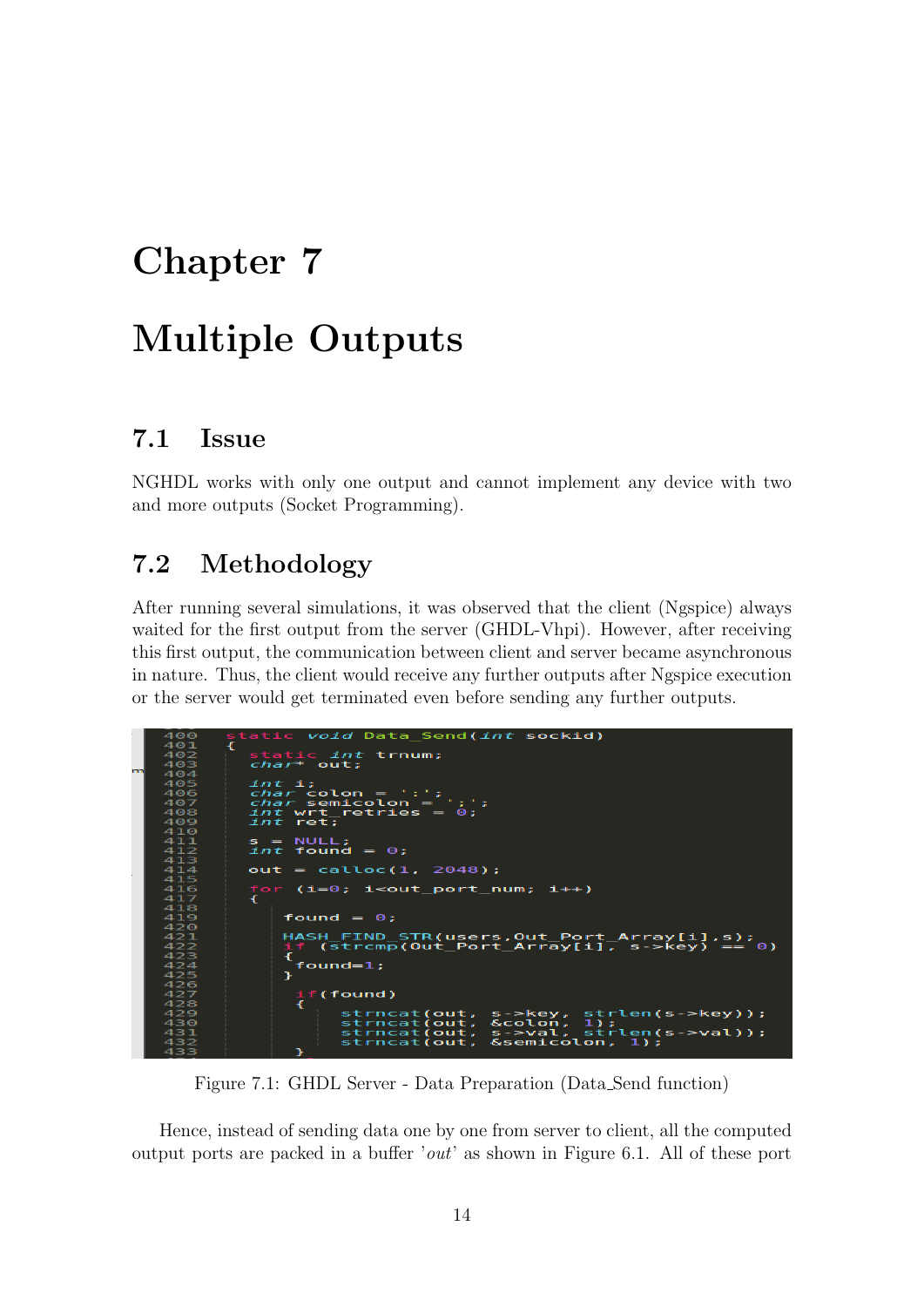values are then send to the client as shown in Figure in 6.2. This output, being the very first one, is received by the client synchronously and all the ports are received in this single output.

<span id="page-15-0"></span>

Figure 7.2: GHDL Server - Sending Data (Data Send function)

Due to this logic, the buffer size needs to be increased and thus 'out' buffer is set to 2048 bytes and maximum limit of 64 output ports have been allowed for NGHDL as shown in Figure 6.3.

<span id="page-15-1"></span>

Figure 7.3: GHDL Server - Parse Buffer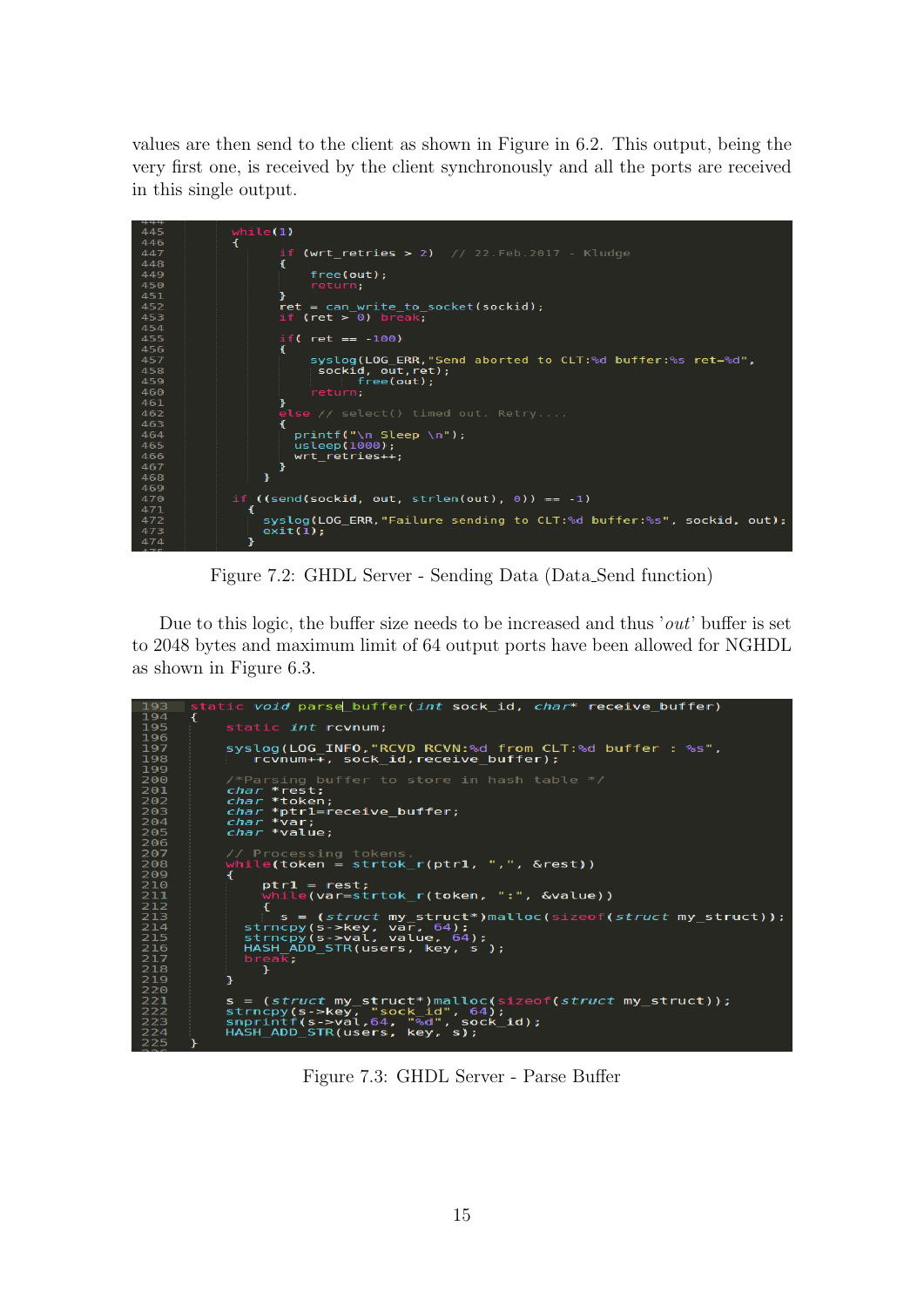# <span id="page-16-0"></span>Chapter 8 Termination of VHDL Testbench

#### <span id="page-16-1"></span>8.1 Issue

If an instance of Ngspice is already running/simulating, then the VHDL Testbench in any further created instances of Ngspice will never terminate (Infinite Loop Issue).

### <span id="page-16-2"></span>8.2 Methodology

Every time a Ngspice instance is created, an associated Testbench and GHDL Server is started. To terminate them, Ngspice sends an END Signal to the Server.

```
get ngspice pid(void)
7777778901233456789001233456789001233456789001233456789012334567890123345678900123345678900123345667
                                      NULL<br>***
                                               i<br>di r
                                                       entry;<br>buff[1024];
                             ath[1024], rd<br>pid[32], i=0;
                        ((\text{dirp} = \text{opendir}("/proc/")) == NULL):rp = opendir / proc/ 77 == n<br>:ror("opendir /proc failed");<br>:t(-1);
                       ile ((dir_entry = readdir(<mark>dirp)) != NULL)</mark>
                          cha<br>int
                                 ≪ nptr;<br>valid_num = 0;
                                                    ol(dir<br>ERANGE
                                                                             >d_name, &nptr, 10);<br>mp == LONG_MAX || tmp
                                                                         y->a<br>(tmp
                                                                                                                         = LONG MIN))
                                                      tol");
                                                'str
                                        entry->d_name
                               (dir
                                                                         nptr)(tmp)dir_entry->d_name);<br>NULL)
                                                                   ", rd_buff);<br>buff, NGSPICE)
                                                                                              = 0)pid[i+1] =(pid_t)tmp;
                                  P
                          h
                     (fp) fclose(fp);
                 return(pid[i-1]);
```
Figure 8.1: GHDL Server - Get Ngspice PID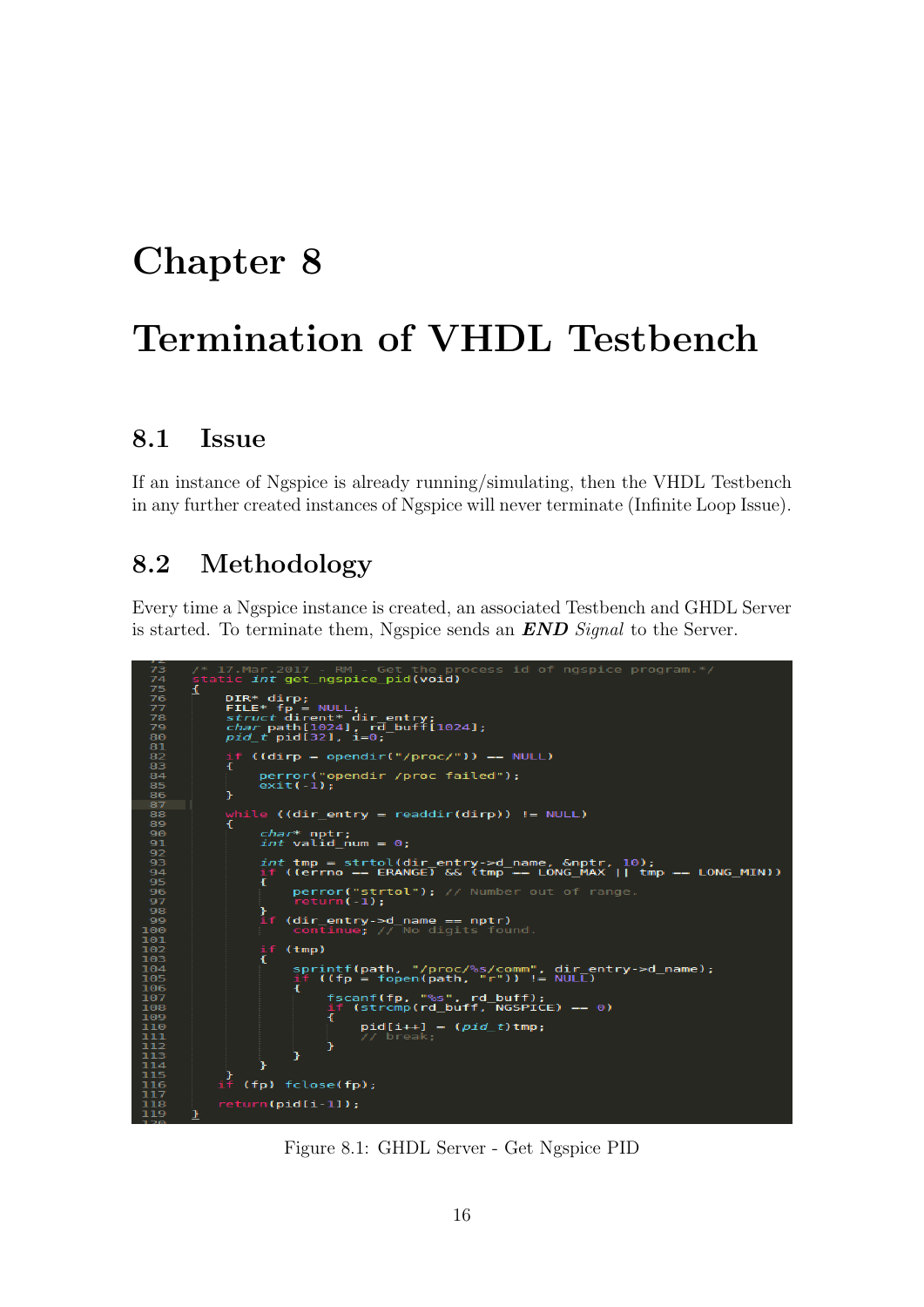Inorder to do that, Ngspice needs the Process ID (PID) of that GHDL Server wherein this PID is known from a file made by the GHDL Server itself. The server first iterates through the /proc/ directory of the root location in Linux based OS. It then scans all the process directories having the name Ngspice and breaks the iteration immediately on match.

However, since the server breaks immediately on first match of process Ngspice, it creates that file with the PID of the first instance of Ngspice whose content includes that server's own PID. Thus, when the current instance of Ngspice tries to open that corresponding file with its own PID, it doesn't find it as the name of that file is based on the first instance of Ngspice and therefore, goes into Infinite Loop.

Figure 7.1 shows a workaround to solve this issue. An array of PIDs is created which will store all the PIDs of Ngspice seen so far. Now, instead of breaking the logic on first match of Ngspice, let the search continue to find all other instances of the Ngspice. If it matches, then add its PID to that array. When the search is finished, then return the last PID inserted in that array. The significance of last PID inserted is that **Process IDs** are alloted to the processes in *increasing order* on Linux based Operating Systems. So the process with higher PIDs will come later in the search results and the highest PID of Ngspice instance will be inserted at last indicating that it is the most recent one.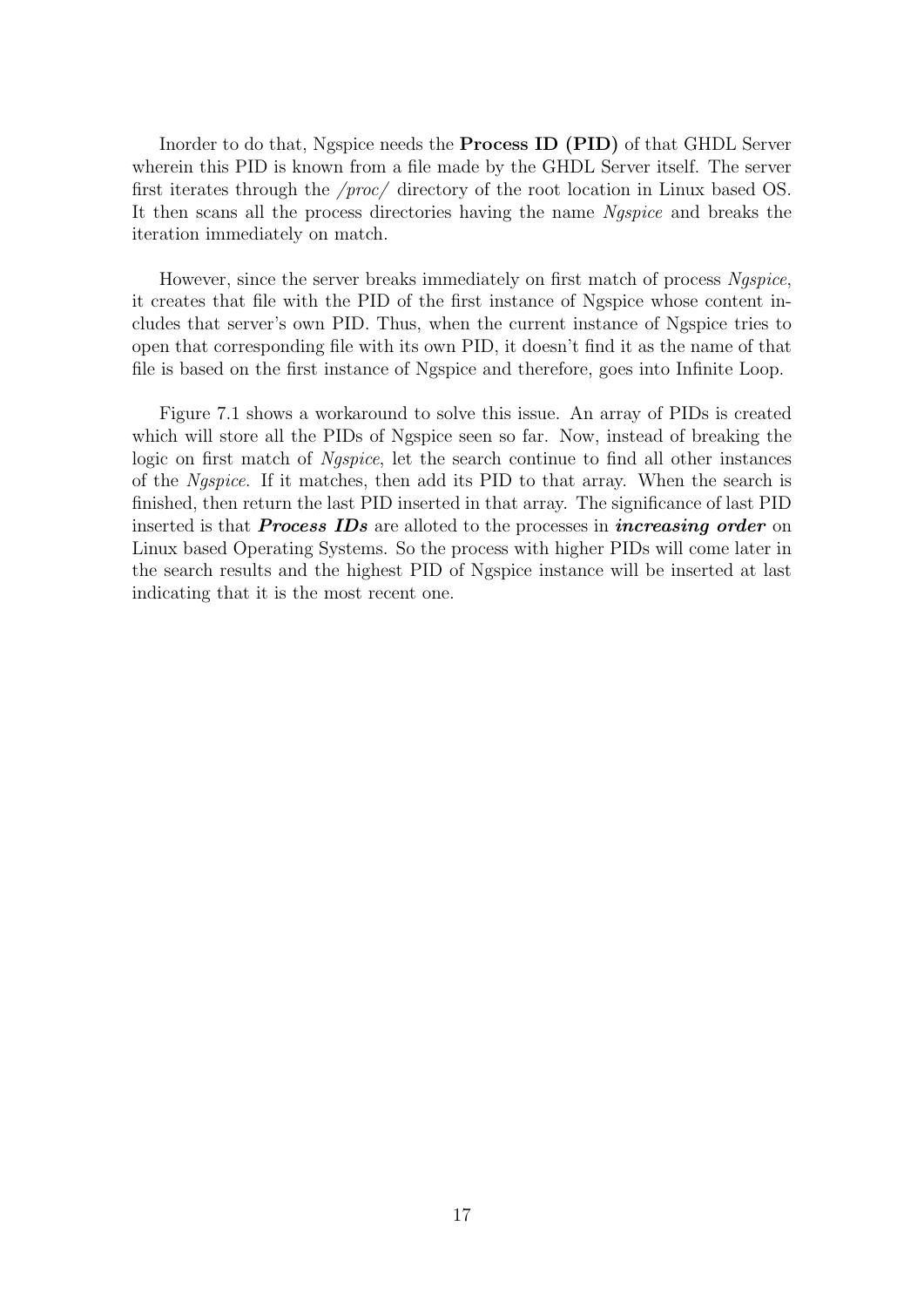# <span id="page-18-0"></span>Chapter 9 VHDL - Structural Style

### <span id="page-18-1"></span>9.1 Issue

The use of structural style in VHDL without any entity declaration and architecture of the components used by the main entity would give elaboration error in GHDL indicating that the component instances are not bounded.

# <span id="page-18-2"></span>9.2 Methodology

The structure of any VHDL code using structural style should be similar to that of the following example on Full Adder:

```
library ieee;
use ieee.std_logic_1164.all;
entity full_adder_structural is
port(a: in std_logic;b: in std_logic;
     cin: in std\_logic;
     sum: out std_logic;
     carry: out std_logic);
end full_adder_structural;
library ieee :
use ieee.std_logic_1164.all;
entity andgate is
port(a: in std_logic;b: in std\_logic;z: out std\_logic );
end andgate ;
architecture e1 of andgate is
begin
```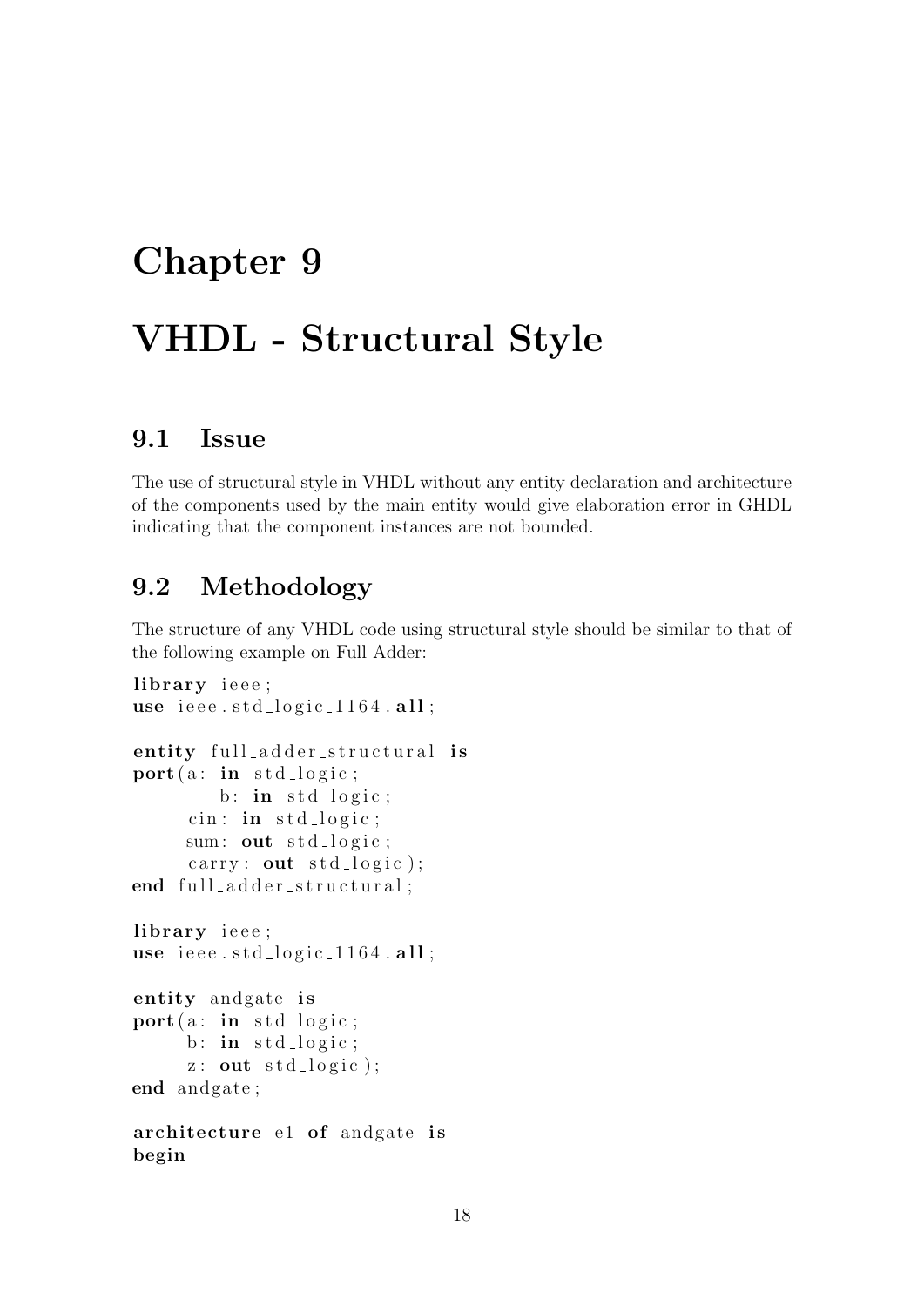```
z \leq a and b;
end e1;
library ieee;
use \text{ i}ee. std_logic_1164.all;
entity xorgate is
port(a: in std_logic;b: in std\_logic;z: out std\_logic );
end xorgate;
architecture e2 of xorgate is
begin
z \leq a xor b;
end e2 ;
library ieee;
use \text{ i}ee. std_logic_1164.all;
entity orgate is
port(a: in std_logic;b: in std_logic;
     z: out std\_logic );
end orgate;
architecture e3 of orgate is
begin
z \leq a or b;
end e3 ;
architecture structural of full adder structural is
component andgate
port(a: in std_logic;b: in std_logic;
     z: out std\_logic );
end component ;
component xorgate
port(a: in std_logic;b: \text{in } std\_logic;z: out std\_logic );
end component ;
```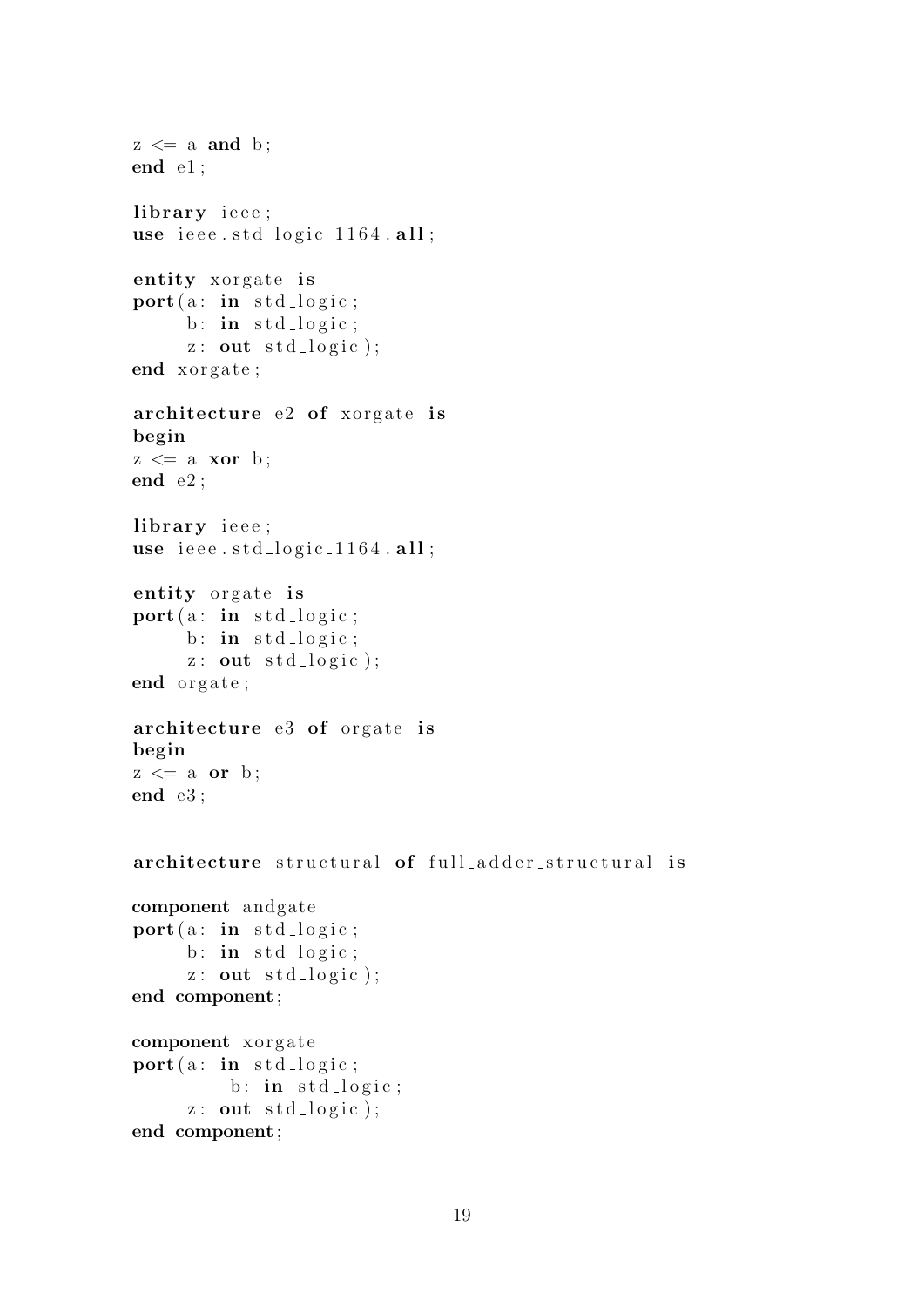```
component orgate
port(a: in std_logic;b: in std\_logic;z: out std\_logic );
end component ;
signal c1, c2, c3: std_logic;
```
#### begin

```
u1 : xorgate port map(a, b, c1);
u2 : xorgate port map(c1, cin, sum);
u3: andgate port map(c1, cin, c2);
u4 : andgate port map(a,b,c3);
u5 : orgate port map(c2, c3, carry);
```
#### end structural;

In above example, the main entity i.e. **full\_adder\_structural** should be declared at the top of the file because **model\_generation.py** will generate a model only for the first entity in the VHDL file. Each subsequent entity must again use the ieee library and have their respective architectures defined. The architecture of the main entity, that will be using other entities as its components, should be defined at last so that it can find those entities which have been defined earlier. Note that the component names and the corresponding entity names should be same.